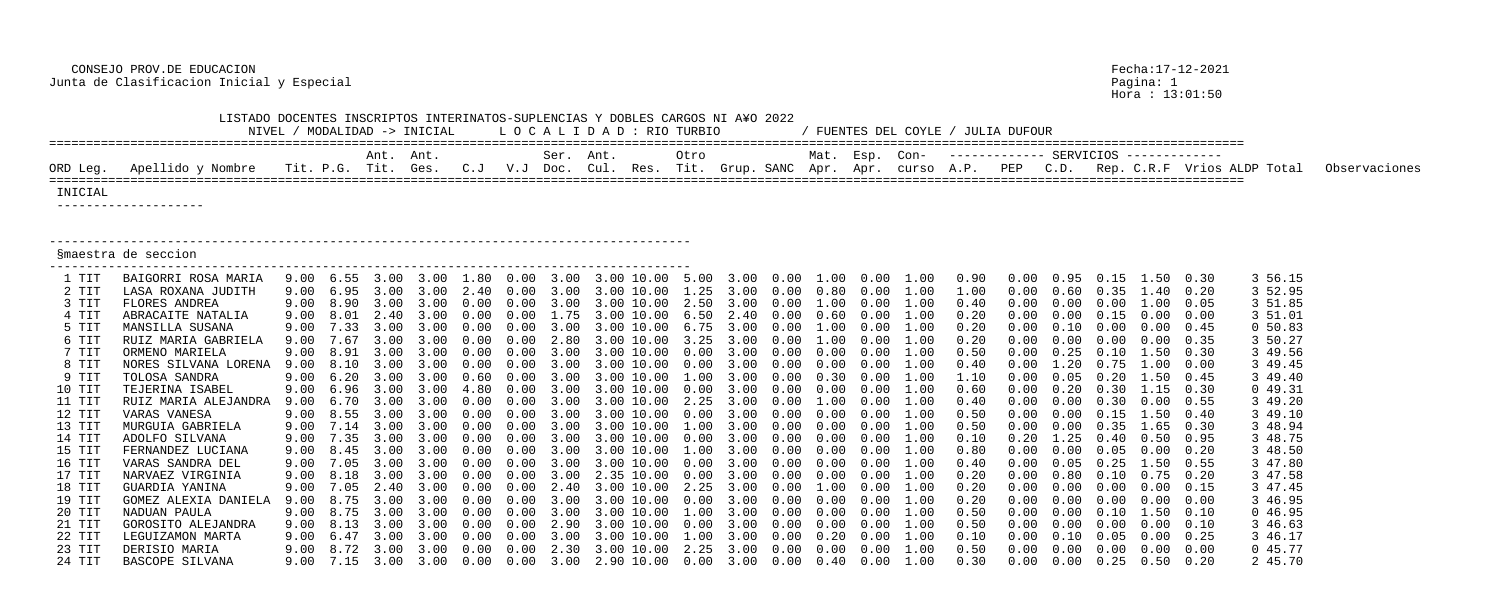25 TIT SANTAITI VANESA 9.00 6.70 3.00 3.00 0.00 0.00 3.00 3.00 10.00 1.00 3.00 0.00 0.00 0.00 1.00 0.50 0.00 0.80 0.20 1.00 0.40 0 45.60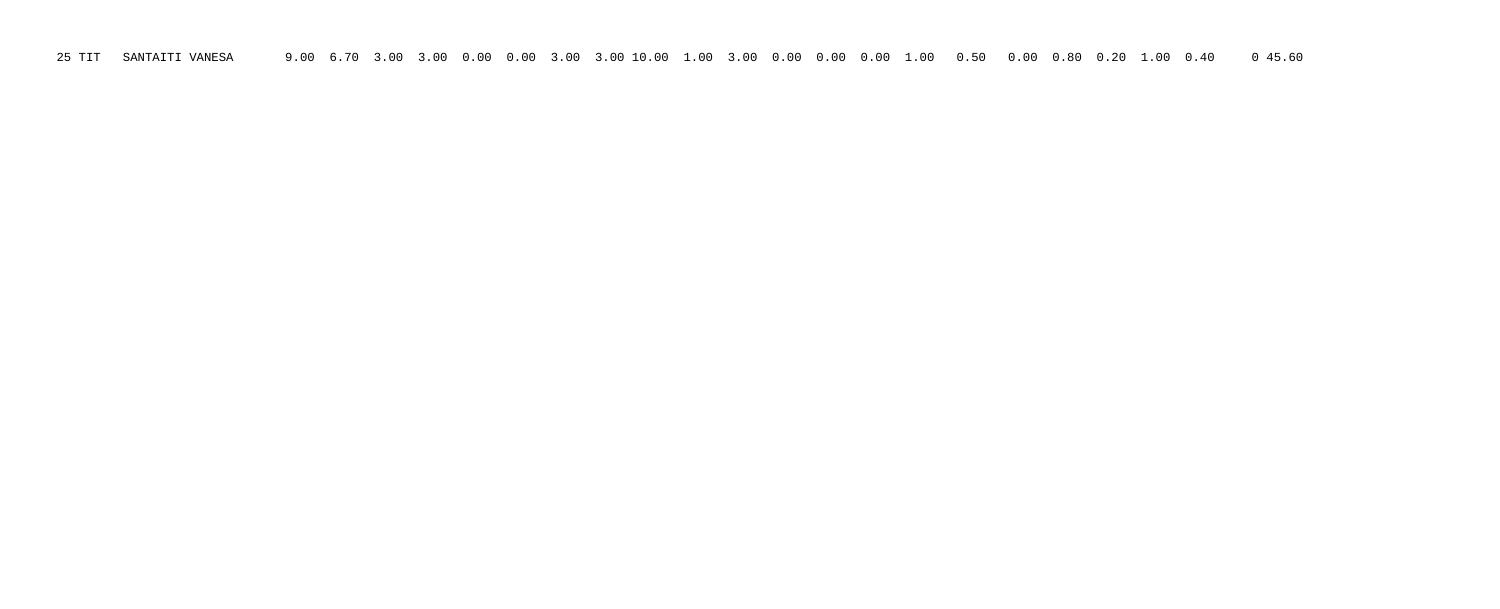## CONSEJO PROV.DE EDUCACION Fecha:17-12-2021 Junta de Clasificacion Inicial y Especial Pagina: 2

| LISTADO DOCENTES INSCRIPTOS INTERINATOS-SUPLENCIAS Y DOBLES CARGOS NI A¥O 2022<br>LOCALIDAD : RIO TURBIO<br>NIVEL / MODALIDAD -> INICIAL<br>/ FUENTES DEL COYLE / JULIA DUFOUR<br>Mat. Esp. Con- ------------ SERVICIOS ------------<br>Ser. Ant.<br>Ant. Ant. |                              |      |      |           |                     |        |               |               |                                                                                          |  |      |      |               |               |      |      |      |            |                   |                   |                                        |      |                                                                                                                      |               |
|----------------------------------------------------------------------------------------------------------------------------------------------------------------------------------------------------------------------------------------------------------------|------------------------------|------|------|-----------|---------------------|--------|---------------|---------------|------------------------------------------------------------------------------------------|--|------|------|---------------|---------------|------|------|------|------------|-------------------|-------------------|----------------------------------------|------|----------------------------------------------------------------------------------------------------------------------|---------------|
| ORD Leg.                                                                                                                                                                                                                                                       | Apellido y Nombre            |      |      |           |                     |        |               |               |                                                                                          |  | Otro |      |               |               |      |      |      |            |                   |                   |                                        |      | Tit. P.G. Tit. Ges. C.J V.J Doc. Cul. Res. Tit. Grup. SANC Apr. Apr. curso A.P. PEP C.D. Rep. C.R.F Vrios ALDP Total | Observaciones |
| 26 TIT                                                                                                                                                                                                                                                         | MARIN MARINA                 |      |      |           |                     |        |               |               |                                                                                          |  |      |      |               |               |      |      | 0.90 |            |                   |                   | $0.00$ $0.00$ $0.05$ $0.75$ $0.00$     |      | 045.00                                                                                                               |               |
| 27 4389                                                                                                                                                                                                                                                        | RIQUELME SILVINA             | 9.00 |      |           | 7.73 2.00 2.75 0.00 |        |               | $0.00$ $2.10$ | 3.00 10.00 2.00 3.00 0.00 0.00 0.00 0.00                                                 |  |      |      |               |               |      |      | 0.20 | 0.00       | $0.00 \quad 0.00$ |                   | 0.00                                   | 0.10 | 3 44.88                                                                                                              |               |
| 28 TIT                                                                                                                                                                                                                                                         | DIAZ SALDIVIA LUISA          | 9.00 | 7.95 | 3.00      | 3.00                | 0.00   | 0.00          | 3.00          | 3.00 10.00 0.00                                                                          |  |      | 3.00 | 0.00          | $0.00$ $0.00$ |      | 1.00 | 0.40 |            | 0.95              | 0.05              | 0.00                                   | 0.45 | 044.80                                                                                                               |               |
| 29 TIT                                                                                                                                                                                                                                                         | GOMEZ SANTA                  | 9.00 | 6.55 |           | 3.00 3.00           | 0.00   | 0.00          | 3.00          | 3.00 10.00 1.00                                                                          |  |      | 3.00 | 0.00          | 0.40          | 0.00 | 1.00 | 0.70 | 0.00       | 0.10              | $0\,.20$          | 0.25                                   | 0.40 | 044.60                                                                                                               |               |
| 30 4184                                                                                                                                                                                                                                                        | VALENZUELA JESICA            | 9.00 | 6.12 |           | 2.20 3.00           | 0.00   | $0\,.\,00$    | 2.30          | 3.00 10.00 1.00                                                                          |  |      | 3.00 | 0.00          | $1\,.\,00$    | 0.00 | 0.00 | 0.30 |            |                   | $0.00 \quad 0.00$ | 0.00                                   | 0.55 | 3 44.47                                                                                                              |               |
| 31 TIT                                                                                                                                                                                                                                                         | NARVAEZ VANESSA              | 9.00 |      | 3.00      | 3.00                |        | 0.00          | 3.00          | 3.00 10.00                                                                               |  | 0.00 | 3.00 | 0.00          | 0.00          | 0.00 | 1.00 | 0.30 |            | 0.30              | 0.15              | 0.00                                   | 0.00 | 044.40                                                                                                               |               |
| 32 3591                                                                                                                                                                                                                                                        | MIRANDAY BARBARA             | 9.00 | 8.29 | 2.60      | 3.00                | (0.00) | 0.00          | 2.60          | 2.60 10.00 0.00                                                                          |  |      | 3.00 | 0.00          | 0.00          | 0.00 | 0.00 | 0.10 |            | 0.00              | 0.00              | 0.00                                   | 0.15 | 3 44.34                                                                                                              |               |
| 33 TIT                                                                                                                                                                                                                                                         | TULA CLAUDIA FELISA          | 9.00 | 7.55 |           | 3.00 3.00           | 0.00   | 0.00          | 2.15          | 3.00 10.00 0.00                                                                          |  |      | 3.00 | 0.00          | 0.30          | 0.00 | 1.00 | 0.30 |            | 0.00              | 0.00              | $0\,.\,00$                             | 0.00 | 2 44.30                                                                                                              |               |
| 34 TIT                                                                                                                                                                                                                                                         | RODRIGUEZ ESTELA             |      | 6.63 | 3.00      | 3.00                |        | 0.00          | 3.00          | 3.00 10.00                                                                               |  | 1.00 | 3.00 | 0.00          | 1.00          | 0.00 | 1.00 | 0.40 |            | 0.00              | (0.00)            | 0.00                                   | 0.20 | 044.23                                                                                                               |               |
| 35 TIT                                                                                                                                                                                                                                                         | LOW EUGENIN EDITA            | 9.00 | 6.93 | 3.00      | 3.00                | (1.00) | 0.00          | 2.80          | 3.00 10.00                                                                               |  | 1.50 | 3.00 | 0.00          | 0.00          | 0.00 | 1.00 | 0.40 |            | 0.00              | 0.00              | 0.00                                   | 0.30 | 043.93                                                                                                               |               |
| 36 3832                                                                                                                                                                                                                                                        | LEGŠE SILVIA                 | 9.00 |      | 6.72 2.40 | 3.00                | (0.00) | 0.00          | 2.50          | 2.80 10.00 1.00                                                                          |  |      | 3.00 | 0.00          | 0.00          | 0.00 | 0.00 | 0.10 |            | 0.00              | 0.30              | 0.00                                   | 0.10 | 3 43.92                                                                                                              |               |
| 37 TIT                                                                                                                                                                                                                                                         | GONZALEZ ROSANA              | 9.00 | 7.48 | 3.00      | 3.00                |        | (0.00)        | 2.90          | $0.40\;10.00$                                                                            |  | 0.00 | 3.00 | 0.00          | 1.00          | 0.00 | 1.00 | 0.00 |            | 0.00              | 0.00              | 0.00                                   | 0.00 | 3 43.78                                                                                                              |               |
| 38 TIT                                                                                                                                                                                                                                                         | GODOY KARINA                 | 9.00 | 6.25 | 3.00      | 3.00                | 0.00   | 0.00          | 1.90          | 3.00 10.00 3.00                                                                          |  |      | 2.70 | 0.00          | 0.00          | 0.00 | 1.00 | 0.40 |            | 0.00              | 0.00              | 0.00                                   | 0.20 | 043.45                                                                                                               |               |
| 39 3029                                                                                                                                                                                                                                                        | GAUNA MYRIAM SANDRA          | 9.00 | 6.72 |           | 3.00 3.00           | (1.00) | 0.00          | 2.80          | 3.00 10.00 1.00                                                                          |  |      | 3.00 | 0.00          | 0.00          | 0.00 | 1.00 | 0.00 |            |                   | $0.00 \quad 0.15$ | 0.50                                   | 0.10 | 043.27                                                                                                               |               |
| 40 4151                                                                                                                                                                                                                                                        | ORMENO CAROLINA              | 9.00 | 8.18 | 2.20      | 3.00                | (1.00) | (0.00)        | 2.30          | 2.15 10.00                                                                               |  | 0.00 | 3.00 | (1.00)        | 0.00          | 0.00 | 0.00 | 0.10 |            | 0.00              | 0.20              | 0.00                                   | 0.00 | 3 43.13                                                                                                              |               |
| 41 3765                                                                                                                                                                                                                                                        | LOPEZ HORMAZABAL             | 9.00 | 6.80 | 2.60      | 3.00                | 0.00   | 0.00          | 1.90          | 3.00 10.00 0.00                                                                          |  |      | 2.70 | 0.00          | 0.00          | 0.00 | 0.00 | 0.00 |            | 0.10              | 0.00              | 0.00                                   | 0.10 | 3 42.20                                                                                                              |               |
| 42 4711                                                                                                                                                                                                                                                        | ABAN CARLA MARTINA           | 9.00 | 8.58 | 1.80      | 2.75                | 0.00   | 0.00          | 1.90          | 2.10 10.00 0.00                                                                          |  |      | 2.70 | 0.00          | 0.00          | 0.00 | 0.00 | 0.00 |            |                   | $0.00 \quad 0.10$ | 0.00                                   | 0.00 | 3 41.93                                                                                                              |               |
| 43 4710                                                                                                                                                                                                                                                        | GONZALEZ MARINA              |      | 8.98 | 1.80      | 2.50                |        | $(1 \cdot 0)$ | .40           | 2.85 10.00                                                                               |  | 0.00 | 1.80 | $(1 \cdot 0)$ | 0.00          | 0.00 | 0.00 | 0.10 |            | 0.00              | 0.30              | 0.00                                   | 0.00 | 3 41.73                                                                                                              |               |
| 44 4178                                                                                                                                                                                                                                                        | CISTERNAS SOLEDAD            | 9.00 |      | 2.20      | 2.75                | (1.00) | 0.00          | 2.30          | 3.00 10.00                                                                               |  | 0.00 | 3.00 | 0.00          | 1.00          | 0.00 | 1.00 | 0.00 |            | 0.00              | 0.00              | 0.00                                   | 0.10 | 040.95                                                                                                               |               |
| 45 5001                                                                                                                                                                                                                                                        | GAITAN CECILIA MIRNA         | 9.00 |      | 1.60      | 2.00                | 0.00   | 0.00          | 0.40          | 3.00 10.00 6.00                                                                          |  |      | 0.20 | 0.00          | 0.00          | 0.00 | 0.00 | 0.10 |            |                   | $0.60 \quad 0.00$ | $0\,.\,00$                             | 0.00 | 040.67                                                                                                               |               |
| 46 2514                                                                                                                                                                                                                                                        | ALVAREZ MARISA               | 9.00 | 6.65 | 3.00      | 3.00                | (1.00) | 0.00          | 0.00          | 3.00 10.00                                                                               |  | 3.00 | 0.00 | 0.00          | 0.00          | 0.00 | 0.00 | 0.00 |            | 0.00              | 0.20              | 2.10                                   | 0.20 | 040.15                                                                                                               |               |
| 47 3597                                                                                                                                                                                                                                                        | GAITAN SANDRA                | 9.00 | 7.33 |           | 2.60 3.00           | 0.00   | 0.00          | 2.00          | 3.00 10.00 0.00                                                                          |  |      | 3.00 | $0\,.\,00$    | $0\,.\,00$    | 0.00 | 0.00 | 0.10 |            | 0.00              | 0.00              | 0.00                                   | 0.00 | 040.03                                                                                                               |               |
|                                                                                                                                                                                                                                                                | 48 3352 ISLAS EUGENIA        |      |      |           |                     |        |               |               | 9.00 6.38 2.80 3.00 0.00 0.00 2.40 2.60 10.00 0.00 3.00 0.00 0.00 0.00 0.00              |  |      |      |               |               |      |      | 0.10 | 0.00       |                   |                   | $0.00$ $0.10$ $0.00$ $0.10$            |      | 0.39.48                                                                                                              |               |
| 49 1371                                                                                                                                                                                                                                                        | CABEZAS ANDREA               |      |      |           |                     |        |               |               | 9.00 6.55 3.00 3.00 0.00 0.00 0.00 2.30 10.00 3.00 0.00 0.00 1.00 0.00                   |  |      |      |               |               |      | 0.00 | 0.00 | 0.00       |                   |                   | $0.00 \t 0.00 \t 0.95 \t 0.00$         |      | 0, 38.80                                                                                                             |               |
| 50 4963                                                                                                                                                                                                                                                        | ARHEX MELISA OFELIA          |      |      |           |                     |        |               |               | $9.00$ 7.38 1.60 2.25 0.00 0.00 1.70 3.00 10.00 0.00 2.10 0.00 0.80 0.00                 |  |      |      |               |               |      | 0.00 | 0.20 | 0.00       |                   |                   | $0.00 \t 0.00 \t 0.00$                 | 0.25 | 0.38.28                                                                                                              |               |
|                                                                                                                                                                                                                                                                | 51 4008 LOPEZ ADRIANA PAOLA  |      |      |           |                     |        |               |               | $9.00$ 8.05 2.60 3.00 0.00 0.00 1.40 1.20 7.70 0.00 2.10 0.00 0.00 0.00 0.00             |  |      |      |               |               |      |      | 0.00 | $0\,.\,00$ |                   |                   | $0.00 \t 0.00 \t 0.00 \t 0.00$         |      | 3 38.05                                                                                                              |               |
| 52 6544                                                                                                                                                                                                                                                        | GREGORI NEIVA ESTELA         |      |      |           |                     |        |               |               | $9.00$ 8.22 0.60 1.00 0.00 0.00 0.50 2.00 10.00 5.00 0.00 0.00 0.70 0.00                 |  |      |      |               |               |      | 0.00 | 0.00 | 0.00       |                   |                   | $0.00 \t 0.00 \t 0.00 \t 0.00$         |      | $0\,37.02$                                                                                                           |               |
| 53 4174                                                                                                                                                                                                                                                        | VILTE IRMA DEL VALLE         |      |      |           |                     |        |               |               | 9.00 6.30 2.20 3.00 0.00 0.00 0.70 2.35 10.00 1.25 0.90 0.00 1.00 0.00                   |  |      |      |               |               |      | 0.00 | 0.20 | 0.00       |                   | $0.00 \quad 0.05$ | 0.00                                   | 0.05 | 0, 37.00                                                                                                             |               |
|                                                                                                                                                                                                                                                                | 54 6573 GAITAN DEBORA MARGOT |      |      |           |                     |        |               |               | 9.00 8.57  0.60  1.00  0.00  0.00  0.50  3.00  10.00  2.50  0.60  0.00  1.00  0.00  0.00 |  |      |      |               |               |      |      | 0.00 |            |                   |                   | $0.00 \t 0.00 \t 0.00 \t 0.00 \t 0.00$ |      | 0 36.77                                                                                                              |               |
|                                                                                                                                                                                                                                                                | 55 1688 NARA ADRIANA         |      |      |           |                     |        |               |               |                                                                                          |  |      |      |               |               |      |      | 0.00 |            |                   |                   | $0.00$ $0.05$ $0.20$ $0.25$ $0.00$     |      | 0, 36.70                                                                                                             |               |

Pagina: 2<br>Hora : 13:01:50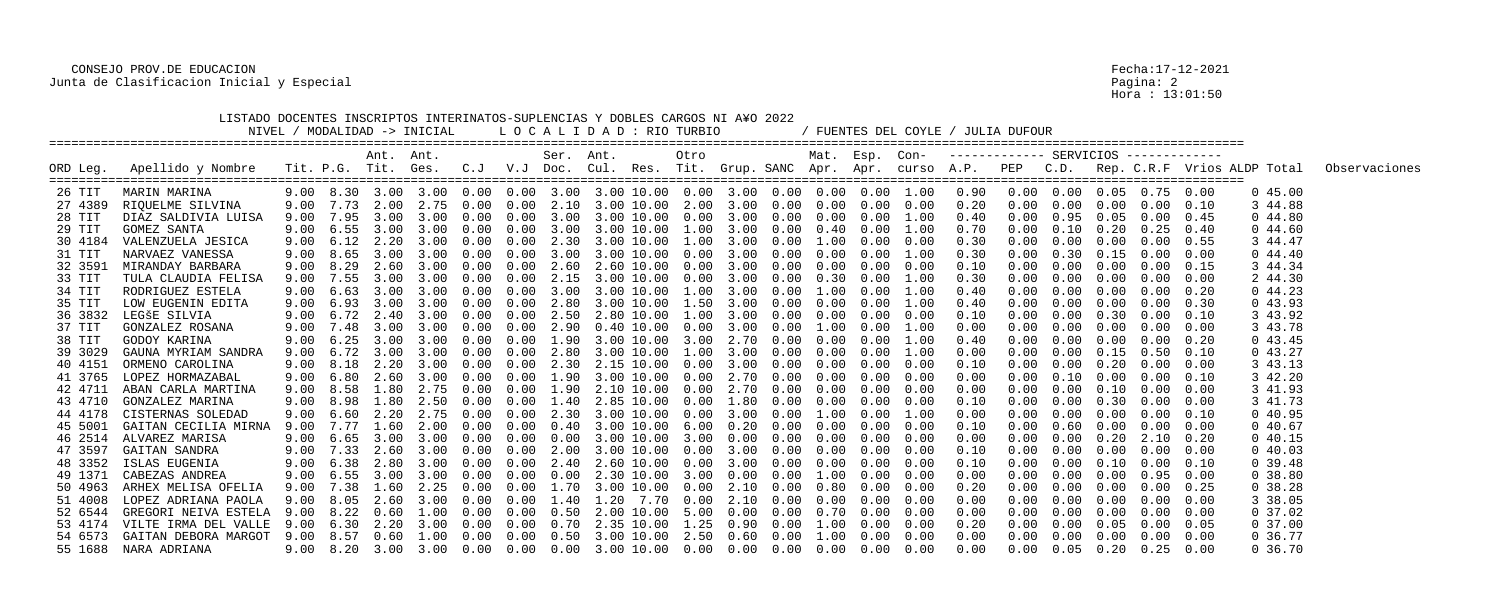| 56 2975  CASTRO NATALIA |  |  |  |  |  |  |  |  |  |  |
|-------------------------|--|--|--|--|--|--|--|--|--|--|
|                         |  |  |  |  |  |  |  |  |  |  |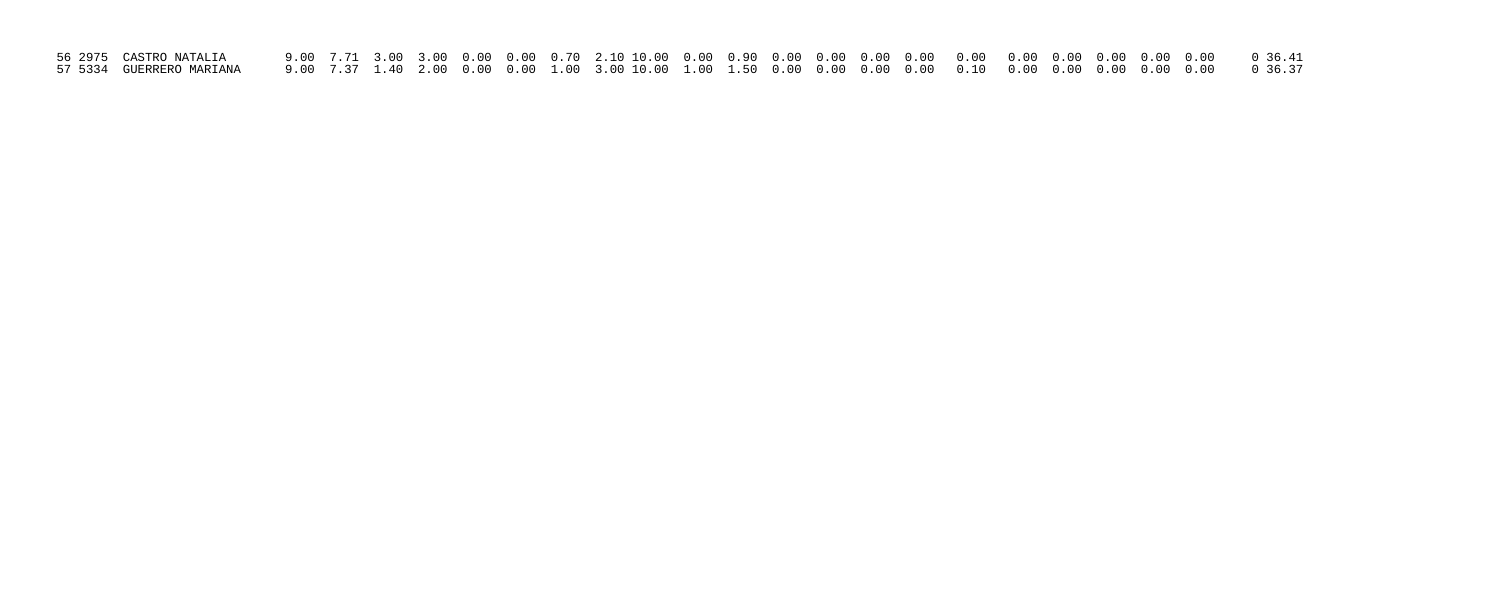## CONSEJO PROV.DE EDUCACION Fecha:17-12-2021 Junta de Clasificacion Inicial y Especial

|                                                                                                                                                                                                                          | LISTADO DOCENTES INSCRIPTOS INTERINATOS-SUPLENCIAS Y DOBLES CARGOS NI A¥O 2022                                                                                                                                                                                                                                                                                                                                                    |                                                                                                                                      |                                                                                                                                                   |                                                                                                                                                                            | NIVEL / MODALIDAD -> INICIAL                                                                                                                         |                                                                                                                                                                                             |                                                                                                                        |                                                                                                              | LOCALIDAD : RIO TURBIO                                                                                                                                                                                                                                                                                                                                                                               |      |                                                                                                                                                                          |                                                                                                                                                      |                                                                                                                                                      |                                                                                                                             |                                                                                                                                                                                                  | / FUENTES DEL COYLE /                                                                                                                                        |                                                                                                                                                              | JULIA DUFOUR                                         |                                                                                                                      |                                                                                                                                                                                     |                                                                                                                                                                                                      |                                                                                                                                                              |                                                                                                                                                                                                                                            |               |
|--------------------------------------------------------------------------------------------------------------------------------------------------------------------------------------------------------------------------|-----------------------------------------------------------------------------------------------------------------------------------------------------------------------------------------------------------------------------------------------------------------------------------------------------------------------------------------------------------------------------------------------------------------------------------|--------------------------------------------------------------------------------------------------------------------------------------|---------------------------------------------------------------------------------------------------------------------------------------------------|----------------------------------------------------------------------------------------------------------------------------------------------------------------------------|------------------------------------------------------------------------------------------------------------------------------------------------------|---------------------------------------------------------------------------------------------------------------------------------------------------------------------------------------------|------------------------------------------------------------------------------------------------------------------------|--------------------------------------------------------------------------------------------------------------|------------------------------------------------------------------------------------------------------------------------------------------------------------------------------------------------------------------------------------------------------------------------------------------------------------------------------------------------------------------------------------------------------|------|--------------------------------------------------------------------------------------------------------------------------------------------------------------------------|------------------------------------------------------------------------------------------------------------------------------------------------------|------------------------------------------------------------------------------------------------------------------------------------------------------|-----------------------------------------------------------------------------------------------------------------------------|--------------------------------------------------------------------------------------------------------------------------------------------------------------------------------------------------|--------------------------------------------------------------------------------------------------------------------------------------------------------------|--------------------------------------------------------------------------------------------------------------------------------------------------------------|------------------------------------------------------|----------------------------------------------------------------------------------------------------------------------|-------------------------------------------------------------------------------------------------------------------------------------------------------------------------------------|------------------------------------------------------------------------------------------------------------------------------------------------------------------------------------------------------|--------------------------------------------------------------------------------------------------------------------------------------------------------------|--------------------------------------------------------------------------------------------------------------------------------------------------------------------------------------------------------------------------------------------|---------------|
| ORD Leg.                                                                                                                                                                                                                 | Apellido y Nombre                                                                                                                                                                                                                                                                                                                                                                                                                 |                                                                                                                                      |                                                                                                                                                   | Ant. Ant.                                                                                                                                                                  | Tit. P.G. Tit. Ges. C.J                                                                                                                              |                                                                                                                                                                                             |                                                                                                                        | Ser. Ant.                                                                                                    | V.J Doc. Cul. Res. Tit. Grup. SANC Apr. Apr. curso A.P. PEP                                                                                                                                                                                                                                                                                                                                          |      | Otro                                                                                                                                                                     |                                                                                                                                                      |                                                                                                                                                      |                                                                                                                             | Mat. Esp. Con-                                                                                                                                                                                   |                                                                                                                                                              |                                                                                                                                                              |                                                      |                                                                                                                      |                                                                                                                                                                                     |                                                                                                                                                                                                      |                                                                                                                                                              | C.D. Rep. C.R.F Vrios ALDP Total                                                                                                                                                                                                           | Observaciones |
| 58 6555<br>59 4985<br>60 3981<br>61 6530<br>62 5683<br>63 3843<br>64 4434<br>65 4176<br>66 4956<br>67 5239<br>68 6525<br>69 6510<br>70 4996<br>71 6579<br>72 4712<br>73 5356<br>74 6574<br>75 6518<br>76 7321<br>77 5272 | RUBINICH URSULA<br>FERREYRA CLAUDIA<br>SILVESTRE NICOLASA<br>PE¥A CAROLINA JUDITH<br>RODRIGUEZ CAROLINA<br>ARAMAYO AMALIA<br>VINCI JORGELINA<br>AVILA CRISTINA ANA<br>PATAGUA PAULINA<br>ALVARADO ROMINA<br>OROZCO NATALIA DEL<br>ZU¥IGA CARDENAS<br>ESPINOSA CARLA DEL<br>ZANNI JOHANA NOEMI<br>LAMAS DIANA CAROLINA<br>VILLALBA ROCIO ANAHI<br>SANTOS IRMA MABEL<br>GONZALEZ GISELLA<br>CASTRO MARIA ELENA<br>SOTO PAOLA VANESA | 9.00<br>9.00<br>9.00<br>9.00<br>9.00<br>9.00<br>9.00<br>9.00<br>9.00<br>9.00<br>9.00<br>9.00<br>9.00<br>9.00<br>9.00<br>9.00<br>9.00 | 8.07<br>7.56<br>7.39<br>$9.00 \quad 6.58$<br>8.61<br>6.93<br>7.93<br>7.53<br>8.16<br>7.73<br>7.86<br>8.19<br>6.93<br>7.80<br>7.43<br>8.67<br>7.19 | 9.00 8.19 0.80<br>1.60<br>2.60<br>0.60<br>1.20<br>2.40<br>2.00<br>2.20<br>1.60<br>1.40<br>0.60<br>1.20<br>. . 60<br>0.60<br>1.80<br>. . 40<br>0.60<br>0.60<br>0.00<br>1.40 | 2.25<br>3.00<br>1.00<br>1.75<br>3.00<br>2.75<br>3.00<br>2.25<br>2.00<br>1.00<br>1.00<br>2.25<br>1.00<br>2.25<br>2.00<br>1.00<br>1.00<br>0.25<br>2.00 | 0.00<br>0.00<br>(1.00)<br>0.00<br>0.00<br>0.00<br>$(1 \cdot 0)$<br>(1.00)<br>(0.00)<br>(1.00)<br>$(1 \t1)$<br>(0.00)<br>$(1 \t1)$<br>$(1 \cdot 1)$<br>(0.00)<br>$(1 \t1)$<br>(1.00)<br>0.00 | 0.00<br>0.00<br>0.00<br>0.00<br>0.00<br>0.00<br>0.00<br>0.00<br>0.00<br>(0.00)<br>0.00<br>0.00<br>0.00<br>0.00<br>0.00 | 0.80<br>0.60<br>0.00<br>0.20<br>0.00<br>0.20<br>0.20<br>0.00<br>0.00<br>0.95<br>0.15<br>0.60<br>0.00<br>0.20 | $1.00$ 0.00 0.00 0.60 3.00 10.00 0.00 0.60 0.00 0.00 0.00<br>0.00 3.00 10.00<br>2.45 8.40<br>3.00 8.40<br>3.00 10.00<br>2.55 10.00<br>2.05 10.00<br>$0.00 \quad 1.95 \quad 10.00$<br>2.35 10.00<br>$0.90$ 1.90 10.00<br>3.00 9.10<br>3.00 10.00<br>1.25 10.00<br>$0.60$ 2.90 10.00<br>1.25 10.00<br>0.80<br>2.50 10.00<br>2.05 10.00<br>2.35 10.00<br>1.55 8.40                                      | 4.90 | $0.00\quad 0.00$<br>$3.00 \quad 0.00$<br>0.00<br>$0.00\quad 0.00$<br>$0.00$ $0.00$<br>0.00<br>0.00<br>1.00<br>0.00<br>0.00<br>0.00<br>0.00<br>0.00<br>0.00<br>$0\,.\,00$ | $0.00 \quad 1.20$<br>1.00 0.90<br>0.30<br>0.30<br>0.90<br>0.00<br>0.00<br>0.00<br>0.00<br>0.20<br>0.00 1.50<br>0.00<br>0.30<br>$0.00$ $0.00$<br>0.30 | 0.00<br>0.00<br>0.00<br>0.00<br>0.00<br>0.00<br>0.00<br>0.00<br>0.00<br>0.00<br>0.00<br>0.00<br>0.00<br>0.00<br>0.00<br>0.00<br>0.00<br>0.00<br>0.00 | 0.00<br>0.00<br>$1\ldotp00$<br>0.40<br>0.00<br>1.00<br>1.00<br>0.80<br>0.00<br>0.00<br>0.00<br>0.00<br>0.00<br>0.00<br>0.00 | 1.00 0.00<br>$0.00 \quad 0.00$<br>$0.00 \quad 0.00$<br>$0.00 \quad 0.00$<br>0.00<br>0.00<br>0.00<br>0.00<br>0.00<br>0.00<br>0.00<br>0.00<br>0.00<br>0.00<br>0.00<br>0.00<br>0.00<br>0.00<br>0.00 | 0.00<br>0.00<br>0.00<br>0.00<br>0.00<br>0.00<br>0.00<br>0.00<br>0.00<br>0.00<br>0.00<br>0.00<br>0.00<br>0.00<br>0.00<br>0.00<br>0.00<br>0.00<br>0.00<br>0.00 | 0.00<br>0.00<br>0.00<br>0.00<br>0.00<br>0.00<br>0.00<br>0.00<br>0.00<br>0.00<br>0.00<br>0.00<br>0.00<br>0.00<br>0.00<br>0.00<br>0.00<br>0.00<br>0.00<br>0.00 | 0.00<br>0.00<br>0.00<br>0.00<br>0.00<br>0.00<br>0.00 | 0.00<br>0.00<br>0.00<br>0.00<br>0.00<br>0.00<br>0.00<br>0.00<br>0.00<br>0.00<br>0.00<br>0.00<br>0.00<br>0.00<br>0.00 | $0.00 \quad 0.20$<br>0.00<br>0.00<br>0.00<br>0.00<br>0.00<br>$0\,.\,00$<br>0.05<br>0.00<br>$0\,.\,00$<br>0.00<br>0.00<br>0.00<br>0.00<br>0.00<br>0.00<br>0.00<br>0.00<br>$0\,.\,00$ | $0.00 \quad 0.00 \quad 0.00$<br>0.00<br>0.00<br>0.00<br>$0\,.\,00$<br>0.00<br>0.00<br>0.00<br>0.00<br>0.00<br>0.00<br>0.00<br>0.00<br>0.00<br>0.00<br>0.00<br>0.00<br>0.00<br>0.00<br>0.00           | 0.00<br>0.10<br>0.00<br>0.00<br>0.25<br>0.00<br>0.10<br>0.15<br>0.00<br>0.00<br>0.20<br>0.00<br>0.00<br>0.00<br>0.00<br>0.00<br>0.00<br>0.00<br>0.00<br>0.00 | 3 36.19<br>0, 35.22<br>0, 35.01<br>3 34.89<br>0.34.78<br>0.34.67<br>0, 34.51<br>0, 34.23<br>0.34.08<br>0, 33.63<br>0, 33.26<br>0, 32.93<br>0 32.76<br>0, 32.29<br>$0\,31.83$<br>3 31.35<br>0, 30.68<br>$0\,30.63$<br>$0\,30.27$<br>0.30.04 |               |
| 78 6547<br>79 6907<br>80 7289<br>81 4632<br>84 5999                                                                                                                                                                      | ALBIZO GISELLE AYLEN<br>VERA PAOLA XIMENA<br>RODRIGUEZ PAMELA<br>DIAZ MARCELA<br>82 6689 PERALTA ABARZUA<br>83 5771 GOMEZ VALERIA GISELE<br>RIVERA IRIS EUGENIA<br>85 5541 CAMBRONEIRA MONICA                                                                                                                                                                                                                                     | 9.00<br>9.00<br>9.00                                                                                                                 | 7.24<br>7.90                                                                                                                                      | 0.60<br>0.60                                                                                                                                                               | 1.00<br>$0.75$ 0.00<br>7.82 1.80 2.50 0.00                                                                                                           | (0.00)                                                                                                                                                                                      | 0.00<br>0.00                                                                                                           | 0.20                                                                                                         | 1.95 10.00<br>$0.00$ $0.00$ $10.00$ $1.50$ $0.00$<br>9.00 8.20 0.25 0.00 0.00 0.00 0.00 0.85 10.00 0.00 0.00 0.00 0.00 0.00<br>$0.00$ $0.00$ $0.50$ $6.30$ $0.00$ $0.00$ $0.00$<br>$9.00$ 6.97 0.60 1.00 0.00 0.00 0.40 0.30 6.30 0.00 0.30 0.00 0.00 0.00<br>$9.00$ 6.37 1.80 1.75 0.00 0.00 0.20 1.80 4.20 1.00 0.30 0.00<br>9.00 8.11 1.00 1.25 0.00 0.00 0.50 0.20 3.50 0.00 0.30 0.00 0.00 0.00 |      | $0\,.\,00$                                                                                                                                                               | 0.00                                                                                                                                                 | 0.00<br>0.00                                                                                                                                         | 0.00<br>$0\,.\,00$                                                                                                          | 0.00<br>0.00<br>$0.00\quad 0.00$<br>$0.00\quad 0.00$                                                                                                                                             | 0.00<br>0.00<br>0.00<br>0.00<br>0.00<br>$0\,.\,00$<br>0.00<br>0.00                                                                                           | 0.00<br>0.00<br>0.00<br>0.00<br>0.00<br>0.00<br>0.00<br>0.00                                                                                                 | 0.00<br>0.00<br>0.00<br>0.00<br>0.00<br>0.00<br>0.00 | 0.00<br>0.00                                                                                                         | 0.00<br>0.00                                                                                                                                                                        | 0.00<br>0.00<br>0.00  0.00  0.00  0.05<br>$0.00 \quad 0.00 \quad 0.00$<br>$0.00 \t 0.00 \t 0.00$<br>$0.00 \t 0.00 \t 0.00 \t 0.00$<br>$0.00 \t 0.00 \t 0.00 \t 0.05$<br>$0.00 \quad 0.00 \quad 0.00$ | 0.00<br>0.00<br>0.00<br>0.00<br>0.00                                                                                                                         | 0, 29.99<br>0, 29.75<br>$0\,28.35$<br>027.92<br>3 27.87<br>$0\,26.42$<br>023.88<br>023.86                                                                                                                                                  |               |

maestra de seccion sin residencia ac 179-180/99

Pagina: 3<br>Hora : 13:01:50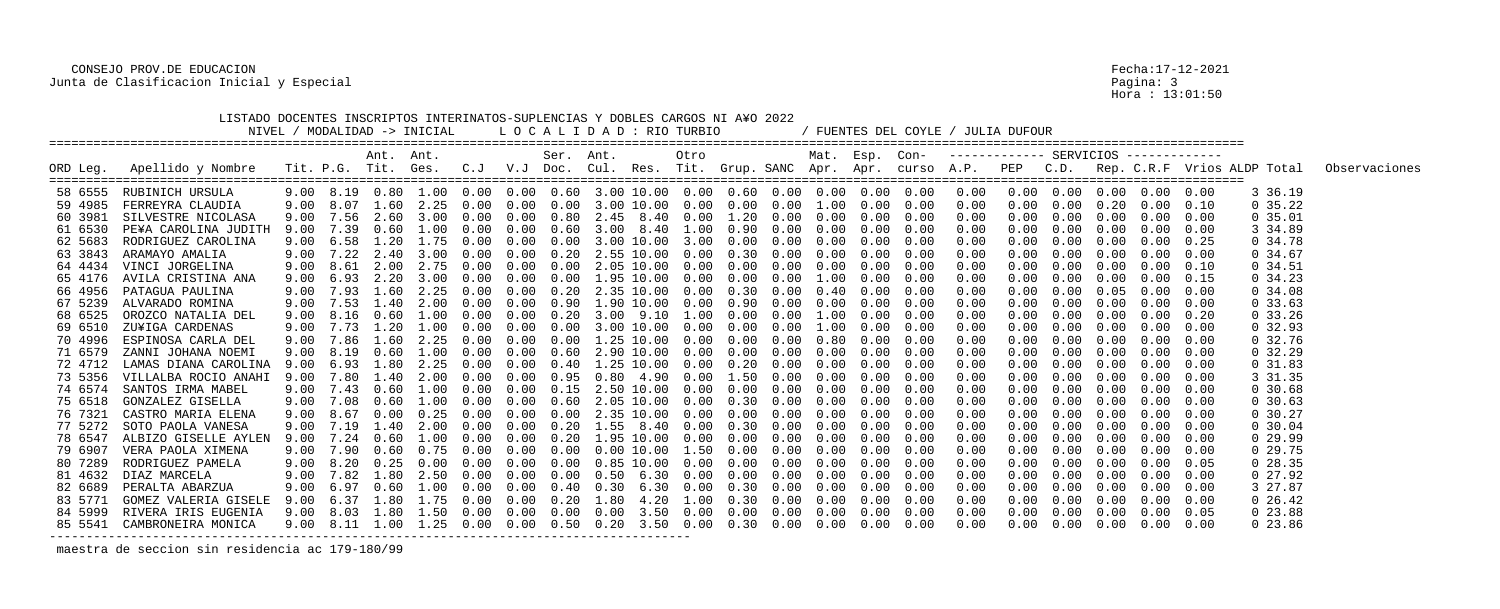| ___          |                                                                   |               |                  |     |         |                 |       |    |  |  |
|--------------|-------------------------------------------------------------------|---------------|------------------|-----|---------|-----------------|-------|----|--|--|
| $\mathbf{r}$ | …om⊤<br>AN<br>' Д <sub>і</sub><br>H.S<br>$\overline{\phantom{a}}$ | n n<br>◡<br>. | 5C<br><u>. J</u> | 40. | 50<br>. | 00 <sup>o</sup> | . O C | 00 |  |  |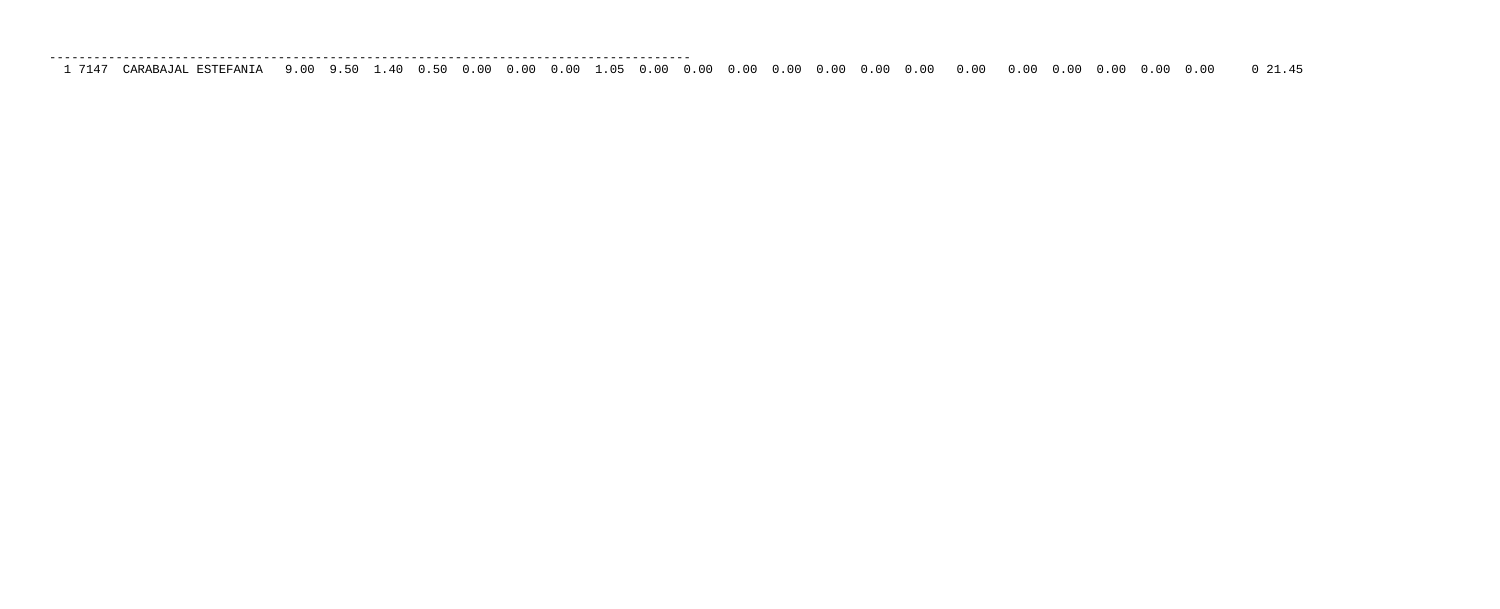## CONSEJO PROV.DE EDUCACION Fecha:17-12-2021 Junta de Clasificacion Inicial y Especial Pagina: 4

|          | LISTADO DOCENTES INSCRIPTOS INTERINATOS-SUPLENCIAS Y DOBLES CARGOS NI A¥O 2022 |      |           |           | NIVEL / MODALIDAD -> INICIAL                                                                              |          |            | LOCALIDAD : RIO TURBIO<br>================================== |            |               |        |      |                             |      |      |                                                                      | FUENTES DEL COYLE / JULIA DUFOUR                                                       |            |                   |      |                                         |      |                                  |               |
|----------|--------------------------------------------------------------------------------|------|-----------|-----------|-----------------------------------------------------------------------------------------------------------|----------|------------|--------------------------------------------------------------|------------|---------------|--------|------|-----------------------------|------|------|----------------------------------------------------------------------|----------------------------------------------------------------------------------------|------------|-------------------|------|-----------------------------------------|------|----------------------------------|---------------|
|          |                                                                                |      |           | Ant. Ant. |                                                                                                           |          |            | Ser. Ant.                                                    |            |               | Otro   |      |                             |      |      |                                                                      | Mat. Esp. Con- ------------ SERVICIOS ------------                                     |            |                   |      |                                         |      |                                  |               |
| ORD Leg. | Apellido y Nombre                                                              |      |           |           |                                                                                                           |          |            |                                                              |            |               |        |      |                             |      |      |                                                                      | Tit. P.G. Tit. Ges.  C.J  V.J Doc. Cul. Res. Tit. Grup. SANC Apr. Apr. curso A.P.  PEP |            |                   |      |                                         |      | C.D. Rep. C.R.F Vrios ALDP Total | Observaciones |
|          | 2 7206 MOYANO LUCIANA                                                          |      |           |           |                                                                                                           |          |            |                                                              |            |               |        |      |                             |      |      |                                                                      |                                                                                        |            |                   |      |                                         |      | 0 18.26                          |               |
|          | prof. educ. fisica                                                             |      |           |           |                                                                                                           |          |            |                                                              |            |               |        |      |                             |      |      |                                                                      |                                                                                        |            |                   |      |                                         |      |                                  |               |
| 1 TIT    | GRAMAJO VANESA DEL                                                             |      | 9.00 8.06 | 3.00      | 3.00 0.00                                                                                                 |          | $0\,.\,00$ |                                                              |            |               |        |      |                             |      |      | 3.00 3.00 10.00 0.00 3.00 0.00 1.00 0.00 1.00                        | $0\,.20$                                                                               | 0.00       |                   | 0.00 | $0.25$ 0.00                             |      | 0 44.56                          |               |
| 2 TIT    | ABILDGAARD ALFREDO                                                             | 9.00 | 7.40      | 3.00      | 3.00                                                                                                      | 0.00     | 0.00       | 3.00                                                         | 3.00 10.00 |               | 0.00   | 3.00 | 0.00                        | 0.00 | 0.00 | 1.00                                                                 | 0.00                                                                                   |            | 0.95              | 0.00 | 0.50                                    | 0.00 | 043.85                           |               |
| 3 3490   | RIVITTI MARIA                                                                  | 9.00 | 7.26      |           | 3.00 3.00 0.00                                                                                            |          | 0.00       | 0.00                                                         |            |               |        |      | $3.00$ 10.00 5.00 0.00 0.00 |      |      | $0.00 \t 0.00 \t 0.00$                                               | 0.00                                                                                   |            | 0.00              | 3.05 | $0.00 \quad 0.30$                       |      | 043.61                           |               |
| 4 TON    | LACAMOIRE SABRINA                                                              | 9.00 | 8.07      | 3.00      |                                                                                                           | 0.00     | 0.00       |                                                              |            | 3.00 10.00    | 5.00   | 0.00 | 0.00                        | 0.00 | 0.00 | 0.00                                                                 | 0.00                                                                                   |            | 0.00              | 0.45 | 0.00                                    | 0.00 | 041.52                           |               |
| 5 2838   | MATUS ROMINA ANALIA                                                            | 9.00 | 8.61      |           |                                                                                                           |          |            | 1.30                                                         |            | 2.75 10.00    | 0.00   | 1.80 | 0.00                        | 1.00 | 0.00 | 0.00                                                                 | 0.00                                                                                   |            | 0.00              | 0.15 | 0.25                                    | 0.10 | 040.96                           |               |
| 6 TON    | TOLOSA ROSANA NELIDA                                                           | 9.00 |           |           |                                                                                                           | 0.00     | 0.00       | 0.00                                                         |            | 3.00 10.00    | 4.00   | 0.00 | 0.00                        | 0.00 |      | 0.00                                                                 | 0.00                                                                                   |            | 0.00              | 0.55 | 0.25                                    | 0.10 | 040.31                           |               |
| 7 2752   | MERCADO MARIANA                                                                |      | 7.90      | 3.00      |                                                                                                           | (0.00)   | 0.00       | 0.15                                                         |            | $.75$ $10.00$ | (0.00) | 0.00 | 0.00                        | 1.00 | 0.00 | 0.00                                                                 | 0.00                                                                                   |            | 0.00              | 3.00 | 0.00                                    | 0.00 | 0.38.80                          |               |
| 8 3983   | CASAS HUMBERTO                                                                 | 9.00 | 6.85      |           |                                                                                                           | 0.00     |            | 1.30                                                         |            | 3.00 10.00    | 0.00   | 1.80 | 0.00                        | 0.00 | 0.00 | 0.00                                                                 | 0.00                                                                                   |            | 0.00              | 0.30 | 0.00                                    | 0.25 | 0.38.50                          |               |
| 9 3617   | ABRACAITE GABRIELA                                                             | 9.00 | 8.18      |           |                                                                                                           | 0.00     |            | 1.50                                                         | 3.00 9.10  |               | 0.00   |      | 0.00                        | 0.00 |      | 0.00                                                                 | 0.00                                                                                   |            | 0.00              | 0.00 | $0.00 \quad 0.00$                       |      | 0.38.48                          |               |
| 10 2751  | ARNOLD AMILCAR                                                                 | 9.00 |           |           |                                                                                                           | (1.00)   |            |                                                              |            | 2.25 10.00    | (1.00) | 0.00 | 0.00                        | 0.00 | 0.00 | 0.00                                                                 | 0.00                                                                                   |            | 0.00              |      | 0.00                                    | 0.00 | 0 37.89                          |               |
| 11 2720  | TRIVIGNO GABRIEL                                                               | 9.00 | 8.52      | 3.00      |                                                                                                           | 0.00     |            |                                                              |            | 3.00 10.00    | 0.00   | 0.00 | 0.00                        |      | 0.00 | 0.00                                                                 | 0.00                                                                                   |            | 0.00              | 0.55 | 0.00                                    | 0.15 | $0\,37.22$                       |               |
| 12 2434  | CARRIZO NOELIA                                                                 | 9.00 | 7.45      | 3.00      | $\sim$ 3 00                                                                                               | 0.00     |            |                                                              |            | 3.00 10.00    | 0.00   | 0.00 | 0.00                        | 0.20 | 0.00 | 0.00                                                                 | 0.00                                                                                   |            | 0.00              | 0.00 | $0.75$ 0.00                             |      | 0, 36.40                         |               |
| 13 3798  | ELIA JOSE LUIS ANGEL                                                           | 9.00 |           |           |                                                                                                           | $(1)$ () |            |                                                              |            | 3.00 10.00    | 1.50   |      | 0.00                        | 0.00 | 0.00 | 0.00                                                                 | 0.00                                                                                   |            | - വ               |      | 0.00                                    | 0.00 | $0\,36.22$                       |               |
| 14 3557  | COLLANTS CARLOS                                                                | 9.00 | 7.10      | 3.00      |                                                                                                           | 0.00     |            |                                                              |            | 3.00 10.00    | 0.00   | 0.00 | 0.00                        |      | 0.00 | 0.00                                                                 | 0.00                                                                                   |            | 0.00              | 0.60 | 0.00                                    | 0.00 | 0, 35.70                         |               |
| 15 4766  | TOCONAS JOSE ARIEL                                                             | 9.00 | 7.32      | 2.00      | 2.50                                                                                                      | 0.00     | 0.00       | 1.80                                                         |            | 2.85 6.30     | 0.00   | 2.70 | 0.00                        | 0.00 | 0.00 | 1.00                                                                 | 0.00                                                                                   |            | 0.00              | 0.05 | $0.00 \quad 0.00$                       |      | 0, 35.52                         |               |
| 16 2682  | ARRUA CARLOS GUSTAVO                                                           | 9.00 |           |           |                                                                                                           | (10)     |            | (1.50)                                                       | .75        | 10.00         | (1.00) | 0.60 | 0.00                        | 0.00 | 0.00 | 0.00                                                                 | 0.00                                                                                   |            | 0.00              |      | 0.25                                    | 0.00 | $0\,35.45$                       |               |
| 17 3095  | RODRIGUEZ DANIELA                                                              | 9.00 | 7.35      |           | 3.00                                                                                                      |          |            |                                                              |            | 2.00 10.00    | (0.00) | 0.00 | 0.00                        |      | 0.00 | 0.00                                                                 | 0.00                                                                                   |            | 0.00              |      | 0.00                                    | 0.00 | $0\,34.45$                       |               |
|          | 18 3386 ONTIVERO MAURICIO                                                      |      | 9.00 5.75 |           | 2.80 2.50                                                                                                 | 0.00     | 0.00       | 0.60                                                         |            | 2.30 10.00    | 0.00   |      | $0.90\quad 0.00$            | 0.00 |      | $0.00 \quad 0.00$                                                    | 0.00                                                                                   |            | $0.00 \quad 0.25$ |      | $0.00 \quad 0.00$                       |      | 0, 34.10                         |               |
| 19 5914  | PAEZ MAURICIO                                                                  |      |           |           |                                                                                                           |          |            |                                                              |            |               |        |      |                             |      |      |                                                                      | 0.00                                                                                   |            | $0.00$ $0.10$     |      | $0.00 \quad 0.00$                       |      | 0, 33.87                         |               |
| 20 4292  | VILTE PETRONA MARIA                                                            |      |           |           | 9.00 5.59 2.20 3.00 0.00                                                                                  |          |            |                                                              |            |               |        |      |                             |      |      | $0.00$ $0.00$ 3.00 $10.00$ $0.00$ $0.00$ $0.00$ $0.00$ $0.00$ $0.00$ | 0.00                                                                                   | 0.00       |                   |      | $0.00 \quad 0.25 \quad 0.00$            | 0.20 | $0\,33.24$                       |               |
|          | 21 6256 CARRIZO BRUNO                                                          |      |           |           |                                                                                                           |          |            |                                                              |            |               |        |      |                             |      |      |                                                                      | 0.00                                                                                   |            |                   |      | $0.00$ $0.00$ $0.00$ $0.00$ $0.00$      |      | 0, 33.02                         |               |
| 22 4485  | MARTINEZ CARLOS                                                                |      |           |           | 9.00 5.35 2.00 2.75 0.00 0.00 0.00 2.65 10.00 0.00 0.00 0.00 0.00 0.00 0.00                               |          |            |                                                              |            |               |        |      |                             |      |      |                                                                      | 0.00                                                                                   | 0.00       |                   |      | $0.00$ $0.00$ $0.00$ $0.10$             |      | $0\,31.85$                       |               |
| 23 5093  | VILLAGRAN, VANESA                                                              |      |           |           | $9.00$ $7.47$ $1.40$ $1.75$ $0.00$ $0.00$ $0.10$ $1.90$ $10.00$ $0.00$ $0.00$ $0.00$ $0.00$ $0.00$ $0.00$ |          |            |                                                              |            |               |        |      |                             |      |      |                                                                      | 0.00                                                                                   | 0.00       | $0.00 \quad 0.00$ |      | $0.00 \quad 0.00$                       |      | $0\,31.62$                       |               |
| 24 6660  | CARRIZO LUCAS NAHUEL                                                           |      |           |           |                                                                                                           |          |            |                                                              |            |               |        |      |                             |      |      |                                                                      | 0.00                                                                                   | $0\,.\,00$ |                   |      | $0.00 \quad 0.00 \quad 0.00 \quad 0.00$ |      | $0\quad 31.57$                   |               |
| 25 6923  | RIQUELME WALTER                                                                |      |           |           | $9.00$ 7.63 1.00 0.75 0.00 0.00 0.00 1.95 10.00 0.00 0.00 0.00 0.00 0.00 0.00                             |          |            |                                                              |            |               |        |      |                             |      |      |                                                                      | 0.00                                                                                   | $0\,.\,00$ |                   |      | $0.00 \quad 0.00 \quad 0.00 \quad 0.00$ |      | $0\,30.33$                       |               |
|          | 26 6943 CALPANCHAY PUCA                                                        |      |           |           |                                                                                                           |          |            |                                                              |            |               |        |      |                             |      |      |                                                                      | 0.00                                                                                   |            |                   |      | $0.00$ $0.00$ $0.00$ $0.00$ $0.00$      |      | $0\ 28.98$                       |               |

Pagina: 4<br>Hora : 13:01:50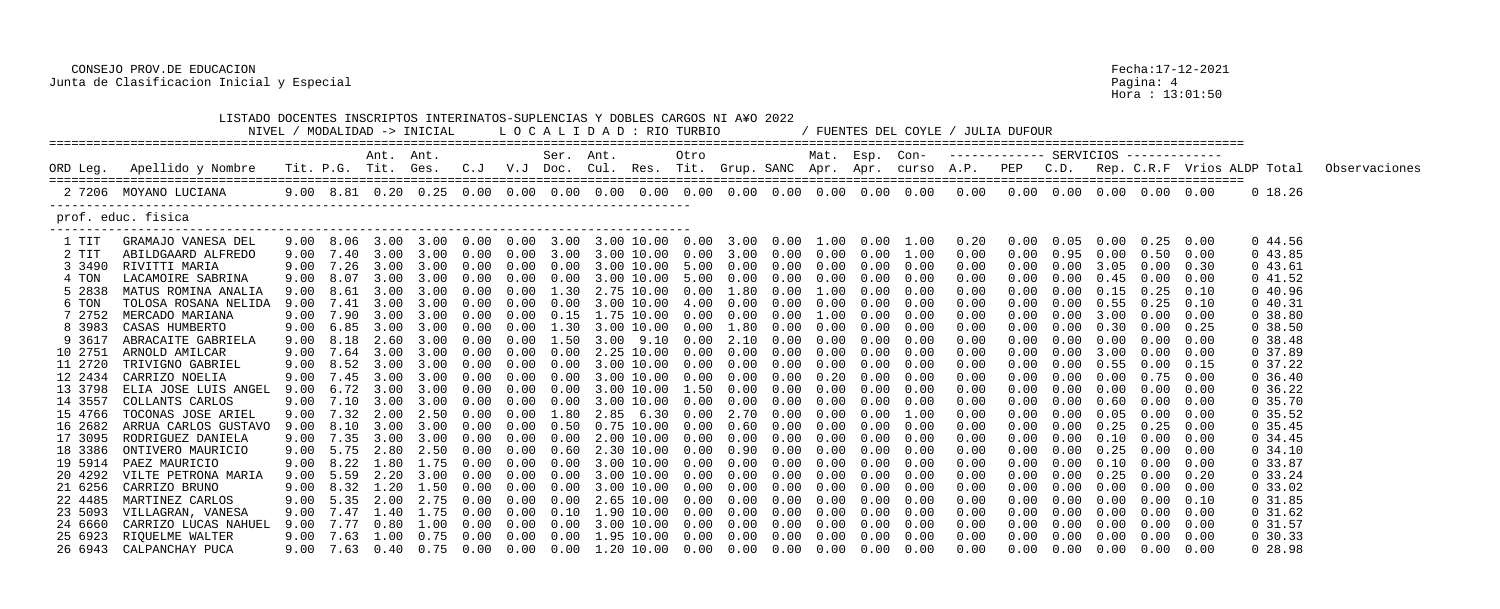| 28 6783  MAZA MACARENA |  |  |  |  |  |  |  |  |  |  |  |  |
|------------------------|--|--|--|--|--|--|--|--|--|--|--|--|